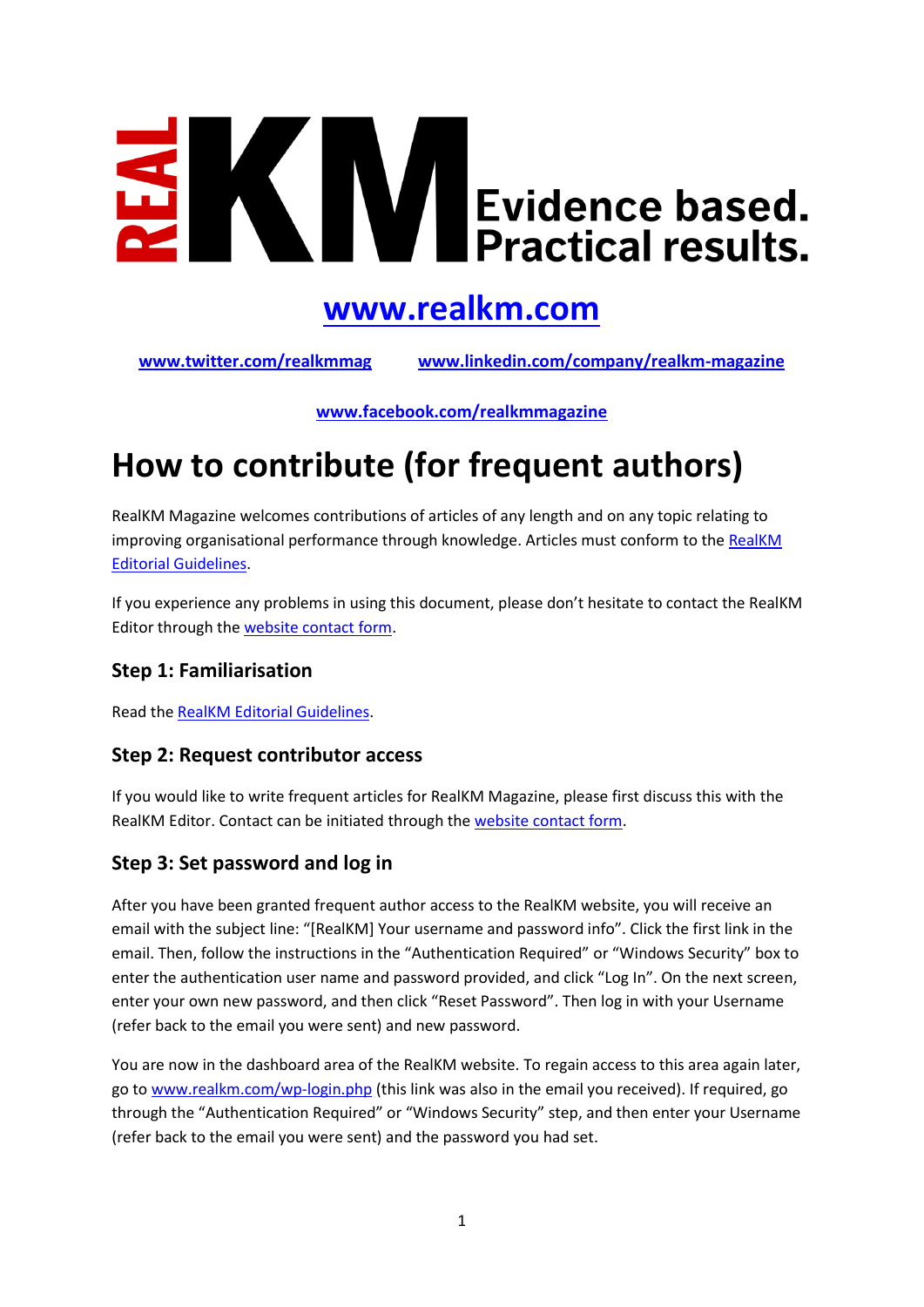#### **Step 4: Set up your user profile**

This will enable your author image and biography to automatically appear at the end of your article when it is published.

In the dashboard menu on the left of your screen, click "Profile". The most important things to add are your "Avatar" and "Biographical Info" because these are what will be displayed at the end of your article (all other information is optional).

To set your Avatar, look for the "Avatar" area on the right of the screen, click "Manage", and then add your Avatar. Your Avatar can ONLY be a portrait photograph of you; no other images will be accepted.

To add your Biographical Info, scroll down the Profile screen until you come to the "About Yourself", "Biographical Info" field. Enter a concise one-paragraph biography, and then click on the blue "Update Profile" button at the bottom of the screen.

#### **Step 5: Prepare your article links**

Before drafting your article, first prepare your article links using the RealKM linking system:

- 1. LINKER ADD NEW. In the dashboard menu on the left of your screen, look for "Linker". Hover the cursor over "Linker" and then select "Add New".
- 2. TITLE. In the "Enter title here" field, enter the heading or title of the web page or online document you are wanting to link.
- 3. URL. In the "Redirect Link:" field, enter the url of the web page or online document you are wanting to link.
- 4. SUBMIT FOR REVIEW. Click on the blue "Submit for review" button to facilitate RealKM Editor approval of your links. You don't need to wait for link approval to draft your article because the RealKM Editor can add the links to your article later. (RealKM Magazine hopes that Contributors will be able to directly publish their own links in the near future).

If you have further links to add, repeat the above process. If you decide later while writing your article that more links are needed, save your article as a draft and then repeat the above process.

#### **Step 6: Draft your article**

Please draft your article in accordance with the [RealKM Editorial Guidelines.](http://realkm.com/go/realkm-editorial-guidelines/)

To draft your article, hover over "Posts" in the dashboard menu on the left of your screen, and select "Add New".

When drafting your article, please do ONLY the following. Please don't add any other details or change any other settings.

Drafting your article:

1. TITLE. In the "Enter title here" field, add your article title as discussed on page 3 of the [RealKM Editorial Guidelines.](http://realkm.com/go/realkm-editorial-guidelines/) The title should be clear and concise, and in sentence case.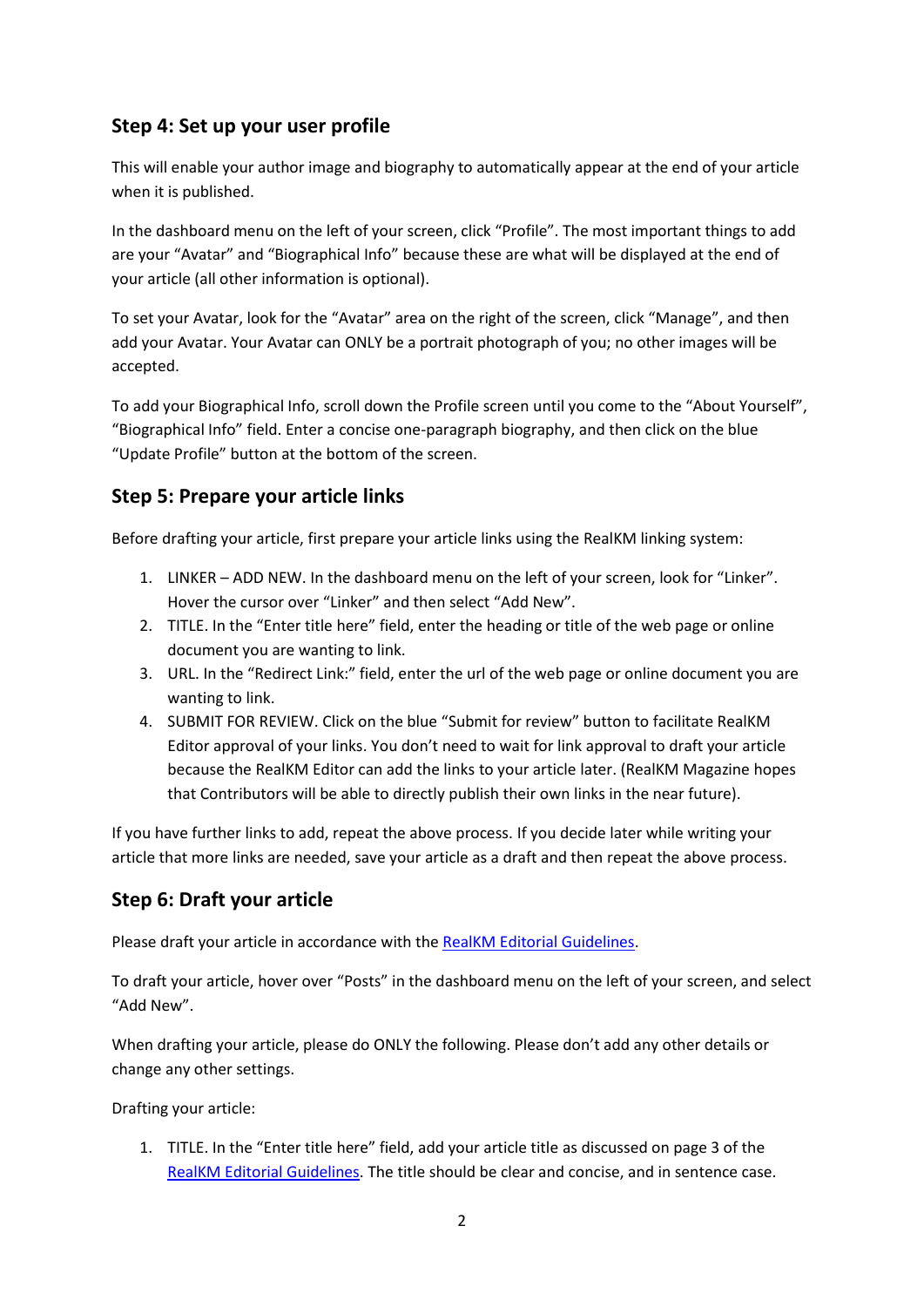- <span id="page-2-1"></span>2. VIDEO OR AUDIO CONTENT. If you are preparing a standard text article, skip to item [3](#page-2-0) below. If you are submitting video or audio content, go to the "Format" box on the right side of the screen and select either "Audio" or "Video". Then, go to the large "Single Post Options" box further down the screen in the central part of the page, and enter either the audio or video embed code into the relevant field. This must be the full embed code, and not just the audio or video url. Please don't add any other details or change any other settings in the "Single Post Options" box. You can include accompanying text with your video or audio content by following the subsequent instructions. If you don't want to include accompanying text then skip to item [8](#page-3-0) below.
- <span id="page-2-0"></span>3. BODY. In the main text field, enter the body text of your article, as discussed on page 3 of th[e RealKM Editorial Guidelines.](http://realkm.com/go/realkm-editorial-guidelines/) The main text field area has two tabs – "Visual" and "Text". When writing your article, it is best to select the "Visual" tab. However, if you are copying and pasting text from elsewhere, select the "Text" tab before pasting the text into the main text field, and then select the "Visual" tab after pasting the text.
- 4. FORMATTING. The main text field has two rows of tools that can be used to format your text. To show both rows of tools, click the button. Use the default "Paragraph" style for your main text and Headings 2, 3 or 4 for any headings and sub-headings you may wish to include (but not Heading 1). Don't select "Insert Star Ratings" because an administrator setting inserts this into all posts by default.
- 5. LINKS. To add a link, select the part of the text you want to link, and click the  $\mathscr O$  button in the toolbar. Tick the "Open link in a new window/tab" box, then click "Or link to existing content" and select the relevant link that you had added in Step 5 above. Then click the blue "Add Link" button. If your links have not yet been approved the RealKM Editor will add them later.
- 6. IMAGES. You MUST hold full copyright or have copyright holder permission for any images used in your article, and be prepared to provide evidence of this. To add an image, move the cursor to the location in the text where you want to add the image, and then "Add Media" which is located near the top of the screen. Click on the "Article images" folder to open it. Upload your image, click on it, add/edit the Title, add Alt Text (same as the title), and then click the blue "Insert into post" button in the bottom right corner.
- 7. FOOTNOTES/REFERENCES. RealKM Magazine has a special footnotes feature. To add a footnote (as required by the [RealKM Editorial Guidelines\)](http://realkm.com/go/realkm-editorial-guidelines/), type it inline in your text in square brackets like this: [1. This is a footnote.] Each footnote must have a number followed by a period and a space and then the actual footnote. They don't have to be unique but it is recommended. It doesn't matter what the numbers are because the footnotes will automatically be renumbered when the post is displayed. An example with screenshots can be found in the appendix. The most common type of footnotes will be the academic papers you reference in your article. These footnote references must be in a consistent format (preferably APA), and you will need to add the word "References" in bold italics to the very bottom of your article text, as shown i[n this article](http://realkm.com/2016/10/11/personality-tkms-research-purpose-conceptual-framework/) (the references you create using the special footnotes feature will automatically be displayed below the word "References").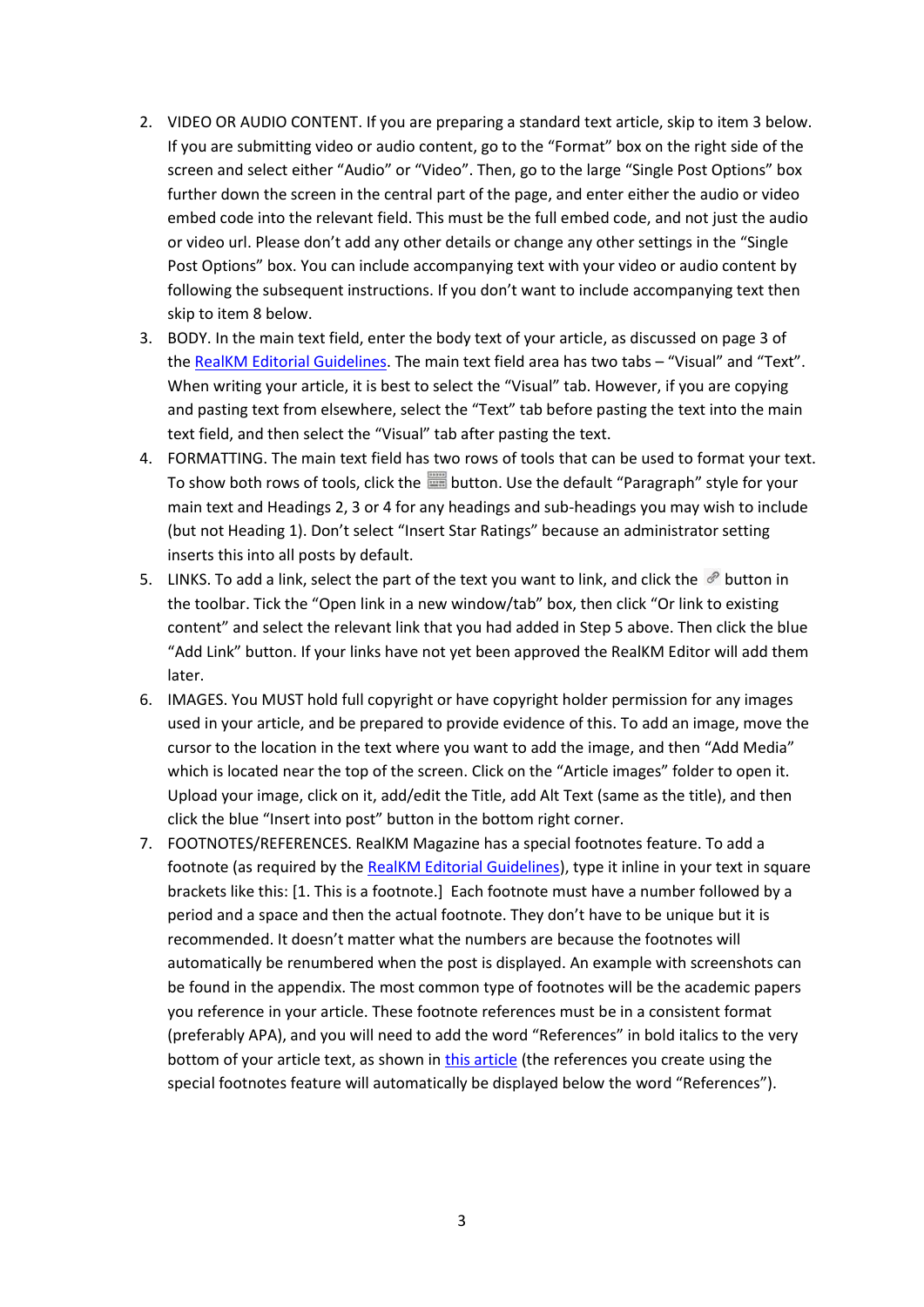- <span id="page-3-0"></span>8. CATEGORY. After drafting your text, go to the right side of the screen, and in the "Categories" box, tick the appropriate category for your article – either "In the news", "ABC's of KM", "Brain power", "Systems thinking", "Opinion", or "Tools & tech" (but don't tick the "Articles" box). For guidance on selecting the appropriate category, see the RealKM Editorial [Guidelines.](http://realkm.com/go/realkm-editorial-guidelines/)
- 9. TAGS. Directly below the "Categories" box is the "Tags" box. Click on "Choose from the most used tags" and select any that are relevant to your article. You can add additional tags by entering them into the field at the top of the "Tags" box and then clicking "Add". Separate multiple tags with commas.
- 10. FEATURED IMAGE. At the bottom of the right side of the screen is the "Featured Image" box. The "Featured Image" function selects the image that will be used as the header image for your article. As well as being shown at the very top of your article, this header image is used as a thumbnail on the home page of the RealKM website and in social media posts.
	- If you have added video content (see ite[m 2](#page-2-1) above), don't add a featured image because the video thumbnail will be automatically displayed.
	- If you have audio or standard text content, you will need to add a featured image. In the "Featured Image" box, click on "Set featured image". Then click on the "Stock images" folder (only – not other folders), and select an image relevant to your article by clicking on the image and then clicking on the blue "Set featured image" button. If none of the stock images are relevant to your article, contact the RealKM Editor to arrange the acquisition of an additional stock image.
	- You can alternatively use your own image or a Creative Commons image. If you use your own image, you MUST either hold full copyright for the image or have copyright holder permission for the specific use of the image in your article, and be prepared to provide evidence of this. If you use a Creative Commons image, for example from Flickr, it must have a CC BY 2.0 (only) license, and the required attribution for the image must be given at the bottom of your article body text (for example as shown in [this article\)](http://realkm.com/2016/11/11/the-impact-of-social-media-on-knowledge-management/).
- 11. EXCERPT. Scroll down towards the bottom of the screen, and below the "Single Post Options" box in the central part of the page you will see the "Excerpt" box (if this box is not visible, go to "Screen Options" in the top right corner of the screen, and then select the "Excerpt" option). Add an excerpt as discussed on page 3 of the [RealKM Editorial Guidelines.](http://realkm.com/go/realkm-editorial-guidelines/) Your excerpt will be shown in italics under the article title, and is also used by social media and the RealKM Weekly Wrap e-newsletter as a summary of your article.
- 12. PREVIEW AND CHECK. Your draft article should now be complete. In the "Publish" box in the top right of the screen, click "Save Draft", and then "Preview". On the preview screen that opens, check that your article is displaying correctly. Check the formatting of the article text, that the category and tags are correct, and that the author box at the bottom of the page is correctly showing your portrait picture (Avatar) and biography. If anything is not correct, change it, click "Save Draft" again, and then "Preview" again to recheck.

#### **Step 7: Submit your draft article for review**

When you are happy with your article:

1. SUBMIT FOR REVIEW. Click the blue "Submit for Review" button in the "Publish" box in the top right of the screen.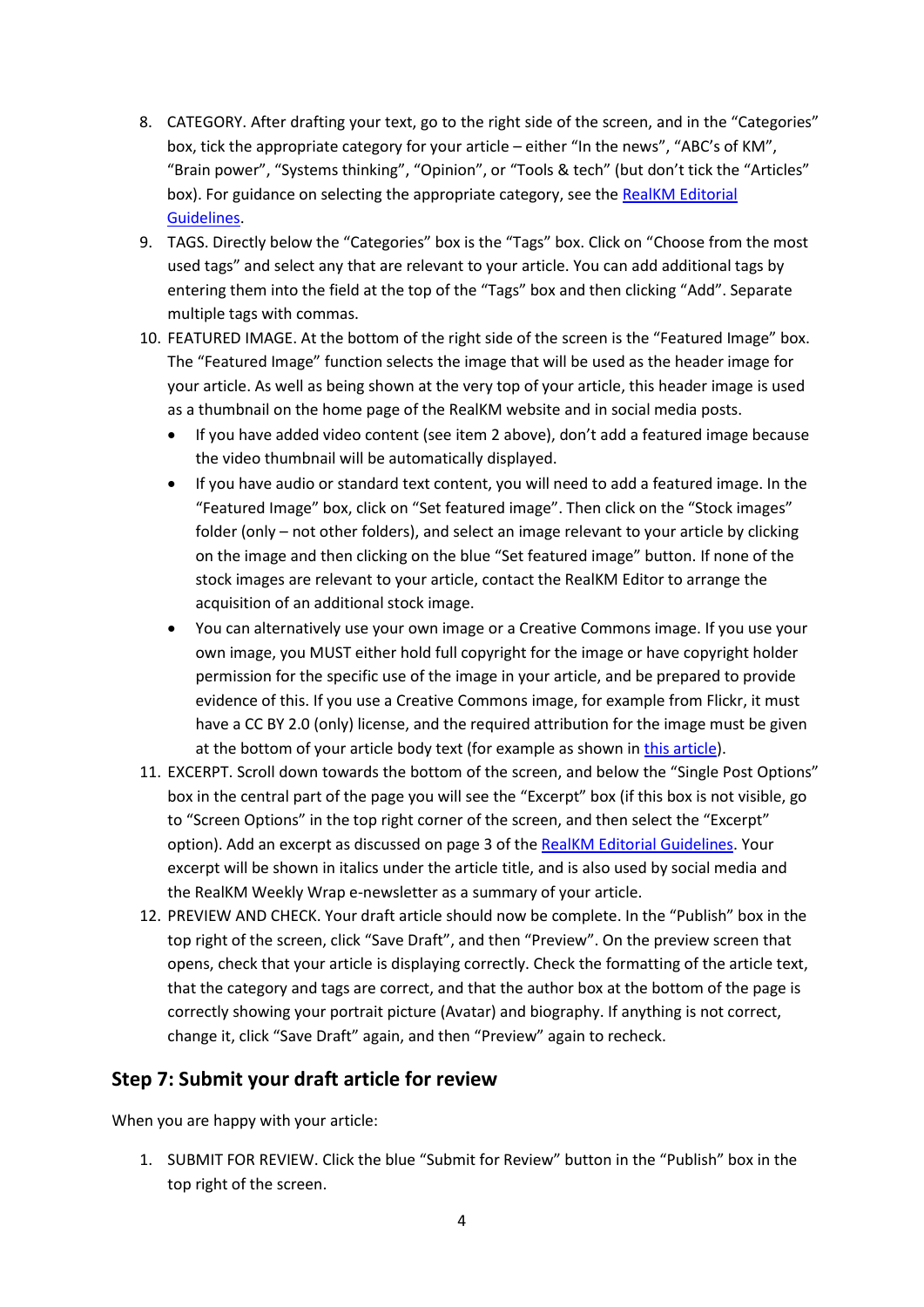- 2. CLOSE EDITING WINDOW. Close your editing window by clicking on "Dashboard" in the main menu on the left of the screen (don't leave your draft article open because it can lock the article and prevent editor review).
- 3. AWAIT PUBLICATION. Await publication of your article. The RealKM Editor may come back to you with suggested edits and/or questions. Please allow several days for your article to be published.

*Document version: Version 03, 12 November 2016.*